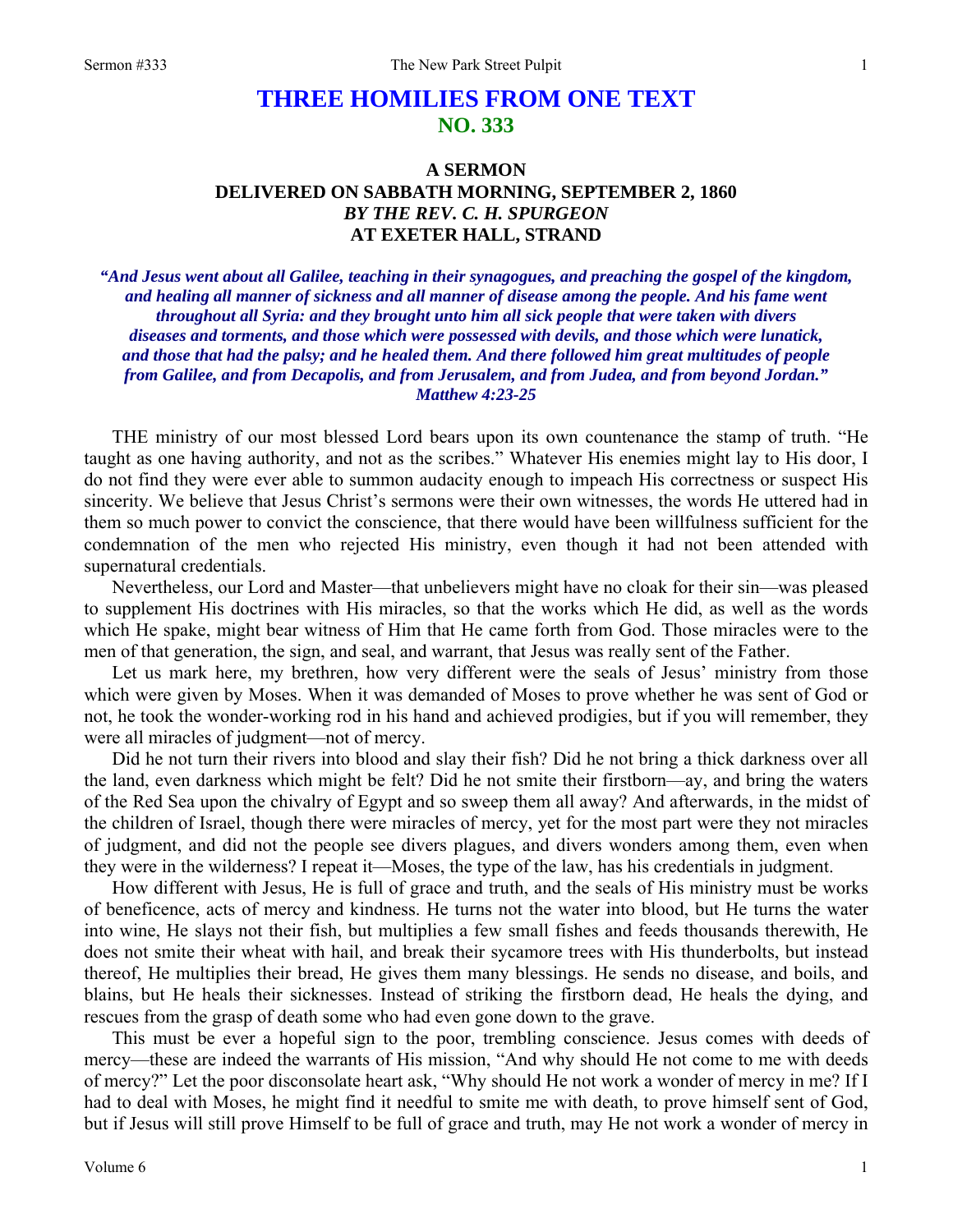washing away my sins, in saving my poor soul, clothing it with His robe of righteousness, and making me at last stand among the glorified?"

Having thus prefaced my text, permit me now to come more nearly and closely to it, and I think it will suggest three short homilies, three brief sermons, which I will endeavor to utter, and may God bless them.

And first, it seems to me, in my text there is *a brief homily for ministers upon the work of faith,* then, *a lecture to saints upon their labor of love,* and yet again, *a longer sermon full of encouragement to poor trembling sinners*.

**I.** My text seems to me to contain A BRIEF AND PITHY HOMILY TO MINISTERS OF THE GOSPEL—"Jesus Christ went about all Galilee, teaching in their synagogues, and preaching the gospel of the kingdom."

Does it not say to us, my brethren in the ministry, that we should be instant in season, and out of season, preaching the Word? Does it not suggest to us, that perhaps we might preach more frequently, and that we might do more good if by journeying about from place to place we commanded a different audience, and so brought more hearers under the sound of the Word, and more hearts under the influence of the truth?

Do ministers of the Gospel preach as often as they might? Is there any precedent in Scripture for preaching two sermons on the Sabbath, and one during the week and doing no more? Ought we not to be more fully given up to our ministry? Should we not often be preaching the Word, and would it not be well with us if we could say with John Bradford, "I count that hour lost in which I have not either with tongue or with pen said something for the world's good and for my Master's honor."

Might we not be less particular about our preparation? Oh how much there is of worldly fleshpleasing, in our pruning up our sentences, and trying to polish our periods! Might not that time which is spent in studious elaboration be much more profitably spent in public exhortation? and might we not get more power by practicing the ministry than we can by sitting still and endeavoring to catch the sacred spell from books, though written by the wisest of men!

Is it not after all the fact that the blacksmith's arm is made strong, not by studying a book upon nerves and upon anatomy, but by using his hammer, and is not the minister to achieve power in his ministry rather by the exercise of it than by any learning or teaching that he can ever procure? Might it not be perhaps, less for our honor, but more for our Master's glory, if we preached more frequently and itinerated more widely, and here and there, and everywhere, preached the word of Jesus?

I know some brethren who have remained in one place so long without having ever gone from it that the people know the very tones of their voice, and they go to sleep under it almost necessarily. If these brethren, without giving up their charge, would spend many weekdays in going abroad to preach in the streets, in the highways and hedges, to preach under God's blue sky, it would do their very voice good.

Oh, there is no place like it when you have a little hillock for your pulpit, ten or twenty thousand people gathered around you, and the heavens for your sounding board! Whitefield used to call it his throne, and well indeed he might, for there is a marvelous power which thrills through the soul of a man when—there unshackled and free—he stands with thousands of earnest eyes gazing upon him, to proclaim the unsearchable riches of Christ.

If I can only convince ministers that the work to which they are called is not restricted to their pulpits, but that they ought to come out of their pulpits and preach the Gospel to every creature—I shall feel that this short homily has been worthy of being expounded. I do not believe if we preach in our own pulpits from the first of January to the last of December, that we shall clear our heads from the blood of men, provided that is we have voice and strength equal to the labor. You are not to sit still and expect sinners to come to you. Soldiers of Christ are not everlastingly to lie in the trenches. Up, men and at them—up and charge upon your foes! If you would win souls, you must seek them.

The sportsman knows that his game will not come to the window of his house to be shot. The fisherman knows that the fish will not come swimming up to his door. Do they not go abroad and seek

2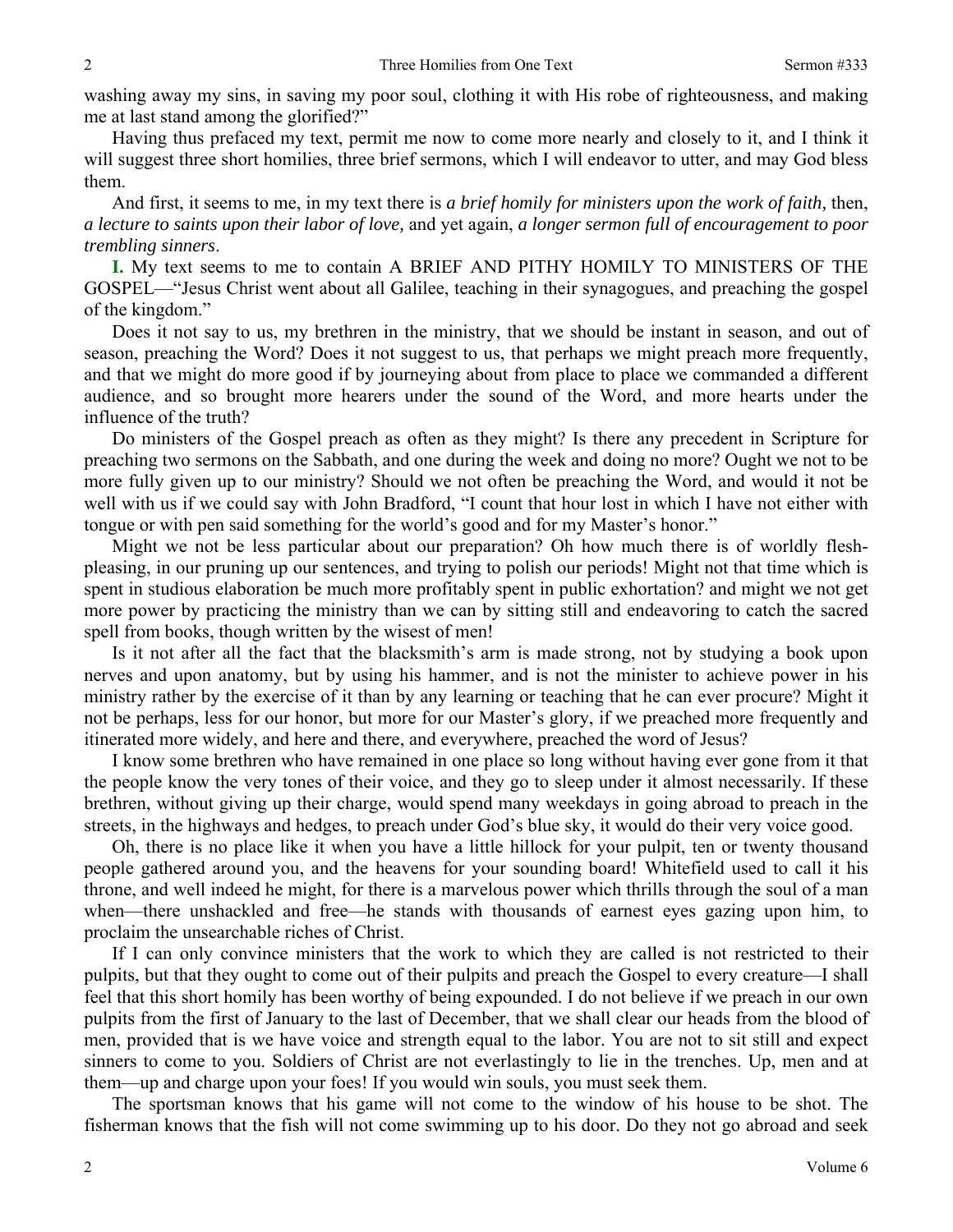their prey? And so must you and I. If we would win souls, we must not stand forever in one place, but wherever there is found opportunity—be it in an uncanonical place, ay, be it in a place that has been desecrated to the service of Satan—even there let us preach the name of Jesus, and we shall see greater things than it is ever possible for us to behold by going on in our old way of routine—standing in our square hut of a thing called a pulpit, and hoping to win souls by prophesying there.

I sometimes wish that some of our congregations were without chapels, or that they might be driven out of them, for some of them have stuck inside their own doors down a court, till nobody knows there is a church there at all, and when good might have been done to the neighborhood they have been content to dwell there with spiders and cobwebs, and never to come forth to make a stir in the world.

Why, if the hundred and fifty Baptist churches of London, let alone all the members of other denominations, did but feel that they are not to be bounded within four walls, and that their work is not to be done in regular spheres, but everywhere—surely there would be better days for London, and we should have to rejoice that God had made bare His holy arm in the eyes of all the people.

**II.** And now I turn to my second homily, which is not for ministers particularly, but FOR THE PEOPLE OF GOD IN GENERAL.

We read in the twenty-fourth verse—"And they brought unto him all sick people that were taken with divers diseases and torments, and those which were possessed with devils, and those which were lunatick, and those that had the palsy; and he healed them."

Let the emphasis rest upon those few words, *"They brought unto him all sick people."* We have here assembled my brethren, a very large number of persons who know the truth as it is in Jesus, and who love it in their own hearts, for they have felt its power, and they bless God that they know it is the power of God unto salvation to every one that believeth.

To you I speak, men and brethren. Now that you are yourselves redeemed and converted, there is a great work laid upon you. Ye are the salt of the earth, ye are the light of this world, ye are a city set upon a hill that cannot be hid. Your business is from this time forth to do battle against the powers of darkness, and to seek, as much as lies in you, to pluck sinners as brands from the awful burning.

I would stir up your pure minds, by way of remembrance, upon this solemn duty. Do you exercise it as you should? Are you all of you longing to be the winners of souls? Have you all the laudable ambition of being fathers and mothers in Israel, by bringing others to that cross which is so precious to you?

> *"D' you gladly tell to sinners round, What a dear Savior you have found? Point them to His redeeming blood, And say, 'Behold the way to God'?"*

Some of you can say, "Yes," but none of us can say that we have done as much, and as well as we ought to have done. Permit me to give you a thought which may perhaps help you, my Christian brethren, henceforth in your work of faith, and labor of love, for the redemption of the souls of men. Let me tell you that, if you would have souls saved, you must bring them to Jesus.

"But," say you, "they must come themselves." Yes, I answer, they must if they shall ever be saved, but before they will ever come themselves, *you* must bring them. You notice in the text, those men who had the palsy could not walk to Christ, but others brought them. Many of those poor demoniacs would not come, but they bound them hand and foot and made them come. Doubtless, some of the lunatics struggled very hard not to be brought, but they would bring them. And people that were very near death's door, who could not stir hand or foot, and were unconscious, they were brought too. The loving earnestness of their friends supplied the lack of strength in themselves, they could not come, but their friends could bring them.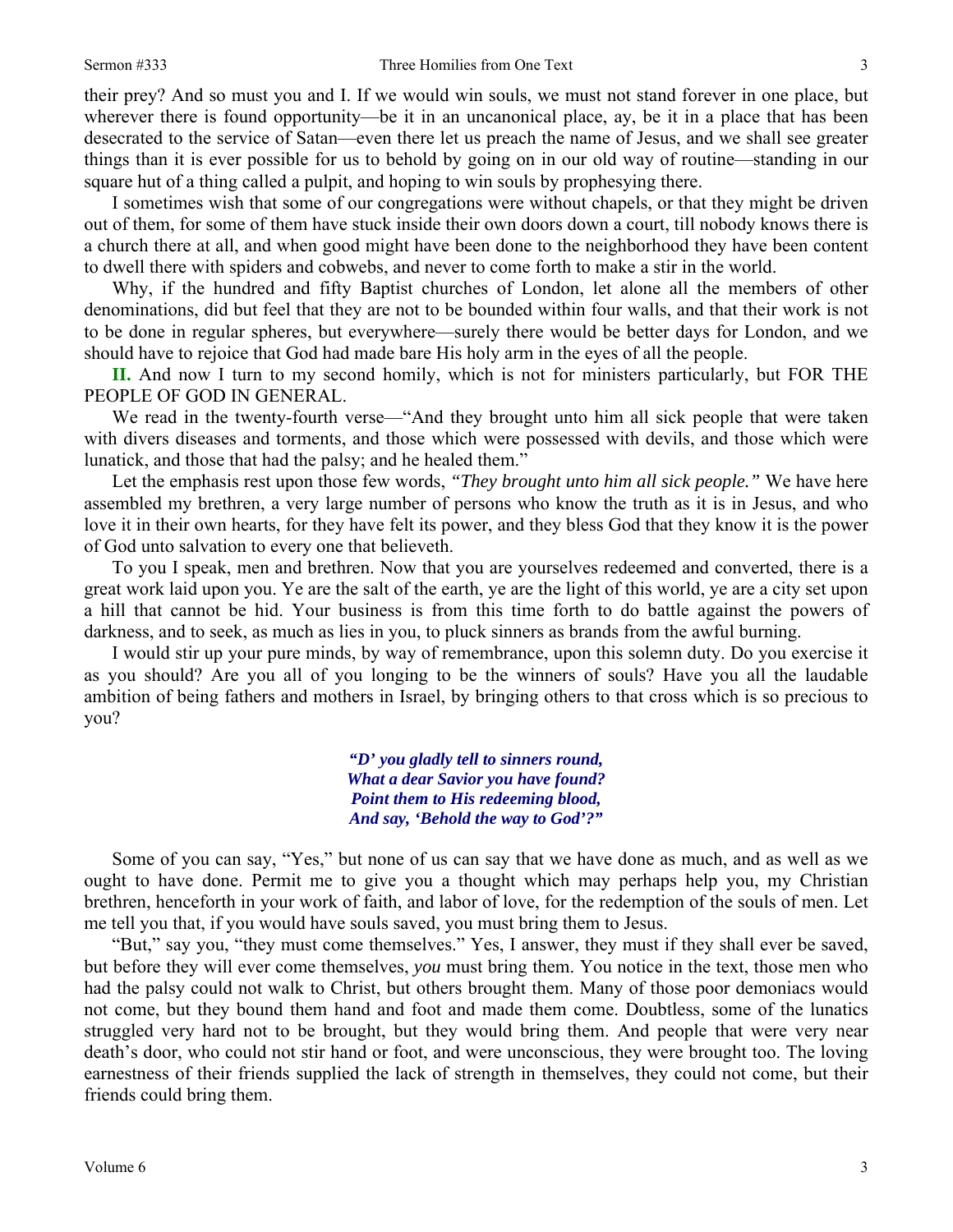And now you say you have little power to do good, but I think in this matter you have far more power than you dream of. You can bring sick souls to Christ. Do you ask me how? I answer, first by prayer. If you should select some one person, and lay his case specially before God in prayer, and never cease your supplications till you were heard for that one, you will have reason to attest that God is verily one that heareth and that answereth prayer, and if you should have sufficient faith to carry five or six, nay, to carry a whole family on the loving arms of your prayer up to the mercy seat of God, you will find that in answer to your fervent cry, they will assuredly be saved.

Oh! there are many of us here who were brought to Christ by our mothers. We knew it not, but they were carrying our names, like the high priest of old, upon their breasts before the Lord, while we were living in sin and indulging in iniquity. There are men here who were converted to God instrumentally by their sisters, for when they were going on in all their gaiety and frivolity, a loving sister was weeping for them, or pleading with God both night and day, that her brother might live.

And I do not doubt hundreds of you have been brought to God by your minister, because your minister has made you the object of prayer, and has pleaded with God for you. And many of you by the elders of the church—by the deacons, or by others, who, looking upon you as a congregation, have fixed their eye on some one and said, "That interesting young man, I will make him a matter of prayer—that intelligent father of a family who has stepped in, but who only comes occasionally, he shall be the subject of my petition."

In fact, I think it probable that when the records of eternity shall be unfolded, it shall be found that every soul that came to Christ was brought instrumentally by some other—not perhaps by any visible means—but some other person praying for that man, and God heard that prayer, and so that soul was saved.

Have you any sick in your house? Bring them out on the bed of prayer to Christ. Mother, bring out your sick son and your sick daughter! Wife, bring out your demoniacal husband who seems as if he were possessed of the devil. I say to one and another among you, bring out that friend of yours who acts as if he were mad with sin, like a very lunatic. Bring them all out as they did of old, and plead this day with Christ for their salvation.

I think I see that day when Jesus walked through the streets of Capernaum. No sooner did He rise in the morning, than, stepping abroad, He saw a bed here, and a mattress there, and a couch there, multitudes assembled with all manner of sick folks—some of them leaning on crutches and saying, "When will the morning come?"—and there was a good deal of struggling as to who should get the best place, and who should be nearest to Him as He came abroad.

At last, you would hear if you were half a mile from the house where Jesus is residing, you would hear a buzz—"He is coming out! He is coming out!" And then, He would come forth from His house, and touching some lunatic, He would cool his fevered brain, and the man would fall at His feet and begin to kiss Him, but ere he could pay his homage, Christ would have touched some palsied or paralytic man, and he would be cured, and going onwards, dropsy, fevers, devils, all fly before Him.

And then, you would see a great crowd as they all came behind Him, some of them waving the crutches they no longer required, some blind man holding up in the air the bandage he used to wear to conceal that horrid eye of his, out of which he could not see, yea, and all of them crying, "Blessed be the name of the Son of David; blessed be his name!" Oh! I am sure had you been there that day, if you had a sick daughter, you would hire any help to bring her out, you would have said, "Let her be brought out and He will heal her."

And so it is today. Jesus is here this morning, and here you be—sick upon beds—the beds of your indifference and carelessness, here you are subject to many sins, and lusts, and passions. The Master walks among you—Now Christians! Now Christians! lift up your prayers, now bear upon your arms of faith, these poor cripples, lame, deaf, and dumb souls, and cry, "Jesus, thou Son of David, have mercy on them." And His walk of love of old, shall be eclipsed in the grandeur of His walk of lovingkindness and tender mercy which He shall exercise today.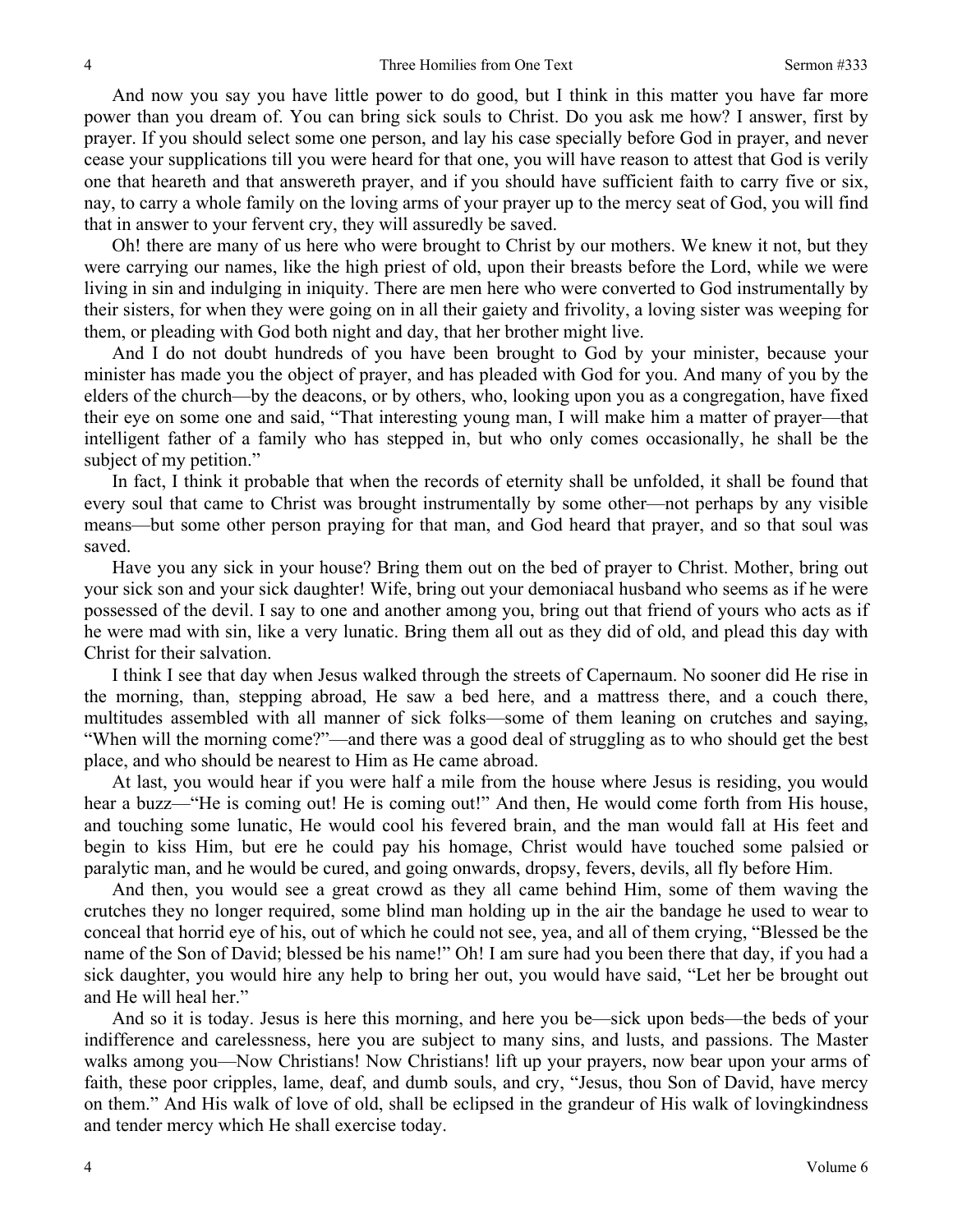In addition however, to the arms of prayer, take care that you bring your relatives to Christ on the arms of your faith. Ah! faith is that which puts strength into prayer. The reason why we do not receive the answer to our supplications is because we do not believe we shall be heard. You remember my sermon the other Sabbath morning from the text, "Whatsoever things ye shall desire when ye pray, believe that ye receive them and ye shall have them."

If you can exercise faith for a dead soul, that dead soul shall be quickened and receive faith itself. If you can look to Christ with the eye of faith for a blind soul, that blind soul shall have sight given it and it shall see. There is a wonderful power in *vicarious faith*—faith for another. Not that anyone of you can be saved without faith yourself, but that when another believes for you, and on your account, quotes the promise before God for you, you may be unconscious of it, but God hears and answers that faith, and breathes on your soul, and gives you faith to believe in the Lord Jesus Christ.

I do not think Christians exercise enough this power. They are so busy with faith about their troubles, faith about their sins, faith about their personal experience, that they have not time to exercise that faith for another. Oh but surely that gift was never bestowed upon us for our own use merely, but for other people.

Try it, Christian man, try it, Christian woman, see whether God is not as good as your faith when your faith is exercised concerning the soul of your poor neighbor, of your poor drunken kinsman, or of some poor soul who hitherto has defied every effort to reclaim him from the error of his ways. If we can bring souls by faith, Jesus Christ will heal them.

And I might add here, that in the ministry of the Gospel there is great need that ministers should bring souls to God by faith. How often you hear the question put, "What is the reason of such and such a man's power in preaching?" I will tell you what is the reason of any man's power if it is worth having. It is not his retentive memory, it is not his courage, it is not his oratory, but it is his faith. He believes God is with him and acts as if it were so. He believes that his preaching will save souls, and preaches as if he believed it. He staggers not at the Word himself, and does not mince and try to prove what he says, but speaks out boldly what God has sent him to speak, knowing that what he says is true and must be received.

And then, he believes that the Word will be blessed and it is blessed, and then men still wonder and say, "Why is it?" It is faith. That is the secret of any man's success. I refer you, if you want proof, to the lives of all those who God has ever blessed. Look at Paul or Peter in the canon of Scripture, look at such men as Martin Luther and John Calvin in the annals of church history. Why you could not catch them doubting at any moment. Look at Luther when he comes up into the pulpit. He is a man who has no neck. He has got his head set right down on his shoulders. He believes with his heart and speaks with his mouth. His convictions and his utterances are in the closest alliance.

Then people say, "What a dogmatist he is!" Of course, and a man must be if he would do any good. Hear how he preaches! He knows he is right, and he does not allow a momentary doubt upon it. He talks to men as if he were sure that God had given him a message for them, and the people believe that God has given him a message, and it is proven that it is so.

But some other of the reformers might have come and occupied his place, and the reformation would have been a failure, because with more wisdom and perhaps more love than he had they would have had less faith, and their preaching would have had less effect. The fact is we want to feel within our ministry that the power lies very much in the faith which is exercised in it. I do believe that the true minister of Christ, though he cannot heal the sick, ought to preach with as firm a faith in the authority and power of his ministry through the Holy Ghost, as did Peter and John when they said, "In the name of Jesus Christ of Nazareth, stand up and walk."

Some ministers dare not say this. They cannot preach to dead sinners. They do not like to exhort them, because, say they, "The sinner has not any power." Whoever thought he had? But there is power in your ministry to make them live if God sent you. Your business is to say, "Ye dry bones live." not because there is power in your voice, but because your voice is the echo of JEHOVAH's voice. Speak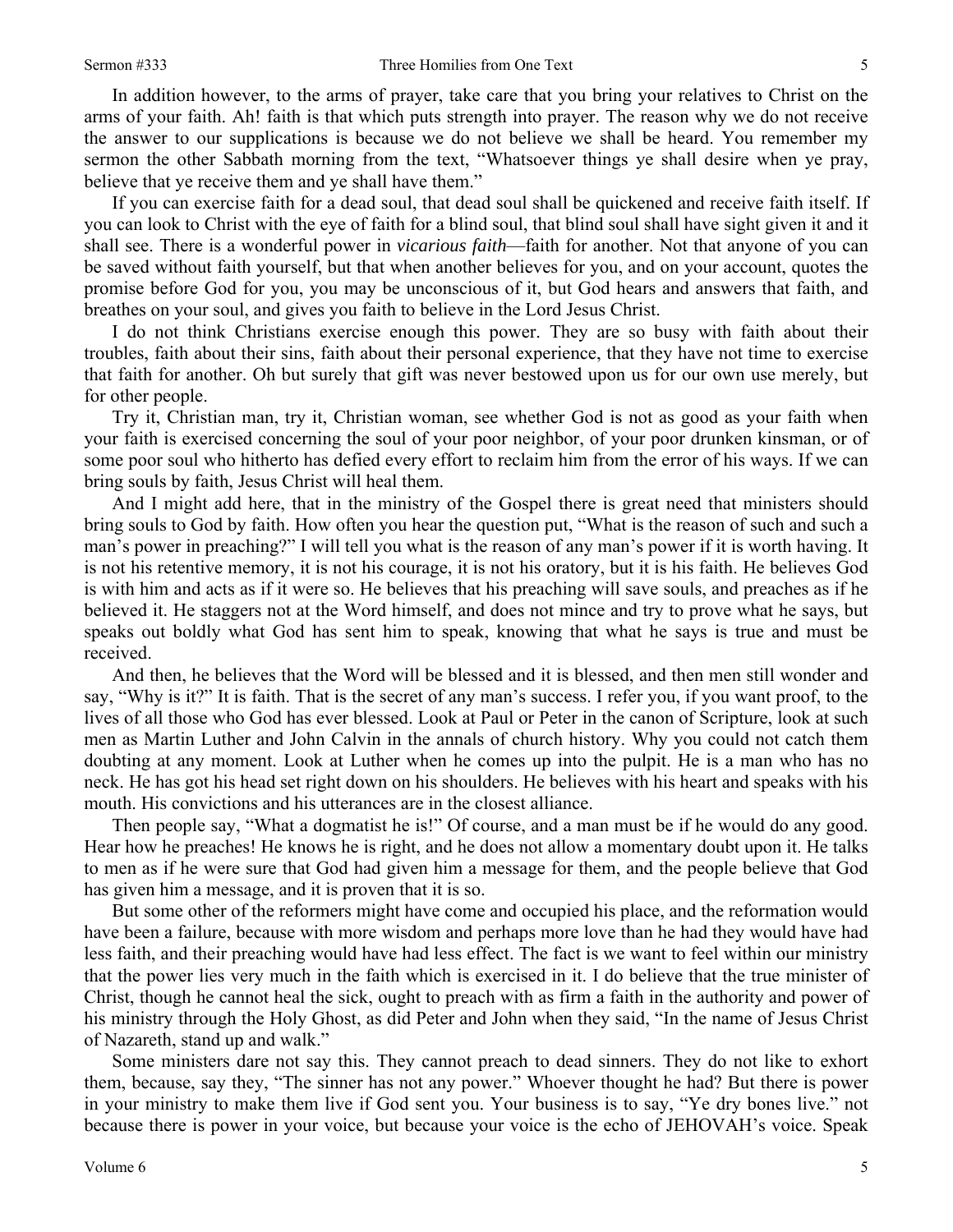JEHOVAH's truth by the high warrant of JEHOVAH Himself, and you must believe that those dry bones will live, for live they must, before the power of faith nothing is impossible.

Earnestly would I pray for all of us who preach the Word that we may have this power to bring souls before Jesus, not looking to their free will, not looking to their soft hearts, above all not looking to our own power of speech, but looking to the power of the Gospel as we speak it, and believing that there is in it a power still to cast out devils, still to quicken the dead, and still to heal the sick, and we shall find it to be so.

Oh, my brethren, think not that the preaching of the Word is on a level with mere lecturing or talking upon subjects that may be of thrilling interest. The moment a man preaches God's truth, if God has sent him, he is gifted with a power which no learning or eloquence can confer upon another man whom God has not called.

A man preaches with the Holy Ghost sent down from heaven, his every word is a thunder stroke one tremendous lightning blast amongst the sons of men—and God owns him and God blesses him, or if God does not own him and does not bless him, he has good reason to believe that God never sent him that he is not a servant of God—that the Lord has not raised up nor qualified him for the salvation of the souls of men.

My homily then just is this, that it should be the business of every Christian man—of ministers perhaps in particular—but of all in their measure, to *bring* those who won't *come* to Christ, and to bring them to Christ by their prayers, by their faith, and by their authoritative and believing preaching knowing that God has ever sanctioned prayer for others, and has accepted faith and heard that faith, and in reply to it, has given faith to the unbelieving one.

Is there anyone here of so cold a heart that he is saying, "Whom shall I bring to Christ?" I hope not, for whenever a man asks what he shall do, I feel I could say with Pharaoh, "Ye be idle, ye be idle." There is so much to be done that the question should be, "What out of a hundred things shall I do?" not "Where shall I find something to do."

Are all your children saved—all of them—every one? If not, bring them in your arms before God in prayer. Are you happy enough to have every child of yours bound up in the covenant of the Lord? Bring them all, your relations, your aged father, your ungodly mother, if such you have. Bring them before Christ. You cannot heal them, but Christ can. Your business is to lay their case before Jesus Christ, and to feel that Jesus Christ is looking on them, and that if it be His gracious will, He will save them, and if you have brought these, are there no inmates of your house still ungodly that you can bring to Him in prayer?

And if you be so happy as to have a church in your house, and not one in it who is not saved, bring them, I beseech you, your neighborhood—those who live in the same street, or court, or alley—bring those who sit in the same pew with you on Sunday, or dwell in the same part of this great city. And—oh if it should ever come to pass!—that all these be saved, look across the sea and bring before God in prayer those teaming myriads of souls that as yet sit in darkness, and in the valley of the shadow of death. Plead with God for sinners who are under Popish night, or have but the moonlight of Mohammedanism, or those who are in blacker darkness still, bowing down before their gods of wood or of stone.

O church of God! if you had but faith to bring out your sick, what wonders might be wrought! Oh, if the church could but lay China and India before her Lord, believing that He had power to save—if she would bring out Italy, and France, and Spain, and lay them, as it were, like sick men in their beds before Jesus Christ, earnestly believing in His power to heal them! Alas! we have not power to believe in Christ yet, but when we have power to believe, we shall never find Christ's power to be inferior to our power to believe Him.

May the Lord yet increase His people's confidence, until their prayers shall extend for the conversion of the islands of the sea, until they shall bring the whole world, with all its hideous deformities and infirmities, and lay it there like a poor paralytic on his couch, and in one tremendous cry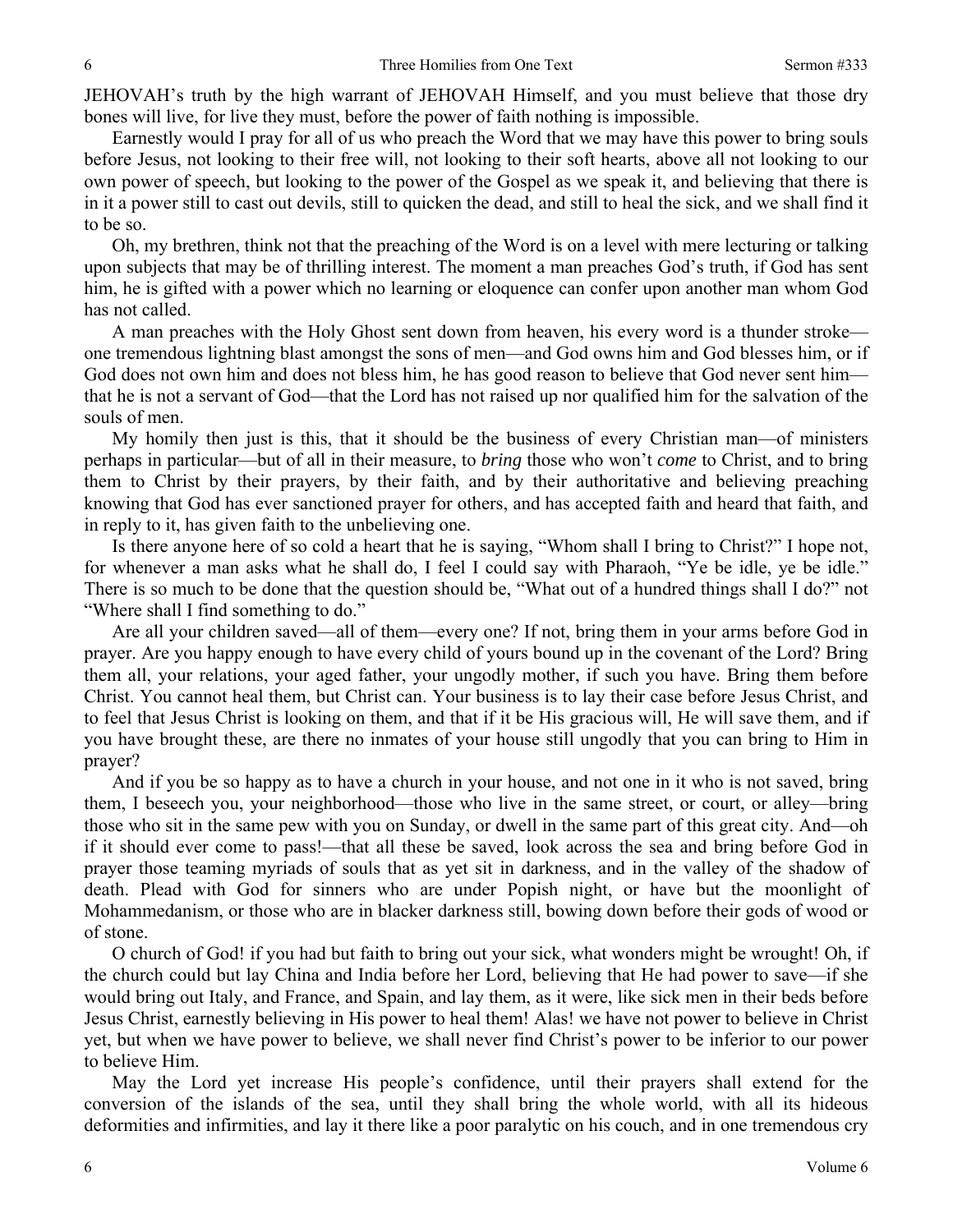say, "O Lord, let thy kingdom come, and let thy will be done on earth, even as it is in heaven," and it shall be done. Faith shall achieve it. God shall own the cry of faith, and the world shall yet become the kingdom of our Lord and of His Christ.

**III.** I have now some little time reserved for my main business this morning and oh, may God make the last part of the sermon very, very useful, to those who hitherto have been strangers to Him. The last part of my text is A SERMON ADDRESSED BY WAY OF ENCOURAGEMENT TO POOR SINNERS—to those who never have undergone a change of heart—have never been regenerated and passed from death to life.

Sinner, look on my text and take encouragement, for as Jesus Christ healed all sorts of diseases, so He is able at this day *to heal all sorts of sins*. Great physicians generally have some specialty. One man is famous for his cures of deformed feet, another has peculiar gifts with regard to diseases of the heart, and some seem to be greatly successful in their treatment of the eyes. But Jesus Christ is a physician who is equally skillful in all cases, His love and His blood are precious medicines that are able to cure all diseases—whatsoever sort they may be, however long they may have been endured, and how deeply soever rooted they may be in the human system.

Christ is able to cure all sorts of sins. Are you today possessed with the fever of lust? He can cool your hot blood, and make you chaste and honest. Do you suffer today from the dropsy of drunkenness? He can cure you of it, and you shall no more go to your cups to wallow therein. Are you now today blind, or deaf, or dumb, after a spiritual sort? He can remove all these infirmities. Do you suffer from stone in your heart? He can take the stony heart away and give you a heart of flesh.

Whatsoever be your disease—though you have become a very lunatic in your sin—such that the laws of your country have had to hold you fast in prison, and though now you are so wild that men call you a very devil in iniquity—so that you are become a demoniac—He has power to heal you now. Oh, cast yourself on your face before him and cry, "Thou Son of David, have mercy on me." Oh, Jesus, stop and look upon some of all sorts and let them be saved.

Do you know, sinner, whatever may have been your peculiar vice, there is a pattern in the Bible for you—a pattern of mercy to show that just such a one as you has already been saved. John Bunyan says in his, "Grace Abounding"—"Whenever I hear of a poor drunkard saved, I always say, 'Then the door is open for every drunkard.' If I hear of a great adulterer, a great thief, or a great harlot being saved, then I say, 'Those who are of a like sort with these men and women may take heart and say, "Then the door is open for me.'"

Why, you know if you are ever sick and meet with an advertisement in a paper—perhaps a wrong one—of some person whose case was just like yours—if upon application, you should meet with this man and he should say, "Yes, my symptoms were the same, my disease lasted just as long, I was just as sad and sick, and wasting as you are. I went to such a doctor and he has healed me." Oh! it makes you feel as if you were half-cured already. "Then, sir," say you, "my case is not altogether hopeless, he has healed the like of me, he can heal me."

Oh! sinner, take this I beseech you to your soul as a comfort, there have been sinners saved that were just like you, and there are some in heaven who were once just such as you are, and when you shall come to heaven you will not be one by yourself, but there will be those who will tell you they have sinned as you have sinned, that they have rebelled as you have rebelled, and yet mercy saved them.

Oh, there be many in heaven that are like the stars in the sky called Gemini, the twins. There are many sacred clusters—Pleiades of great stars—divine constellations of men who plunged into like sin and like iniquity, all redeemed and made to shine in the firmament of heaven as stars forever and ever. Be of good cheer, sinner. I wot not who you are, nor what has been your sin, but there has been a sinner like you saved—just like you—and why may not you? Oh! may it be true in your case, that you may be saved.

Christ not only healed sinners of all sorts, but He healed incurable sinners—people who had diseases which were not within the reach of the physicians' skill. The palsied and the lunatic especially, were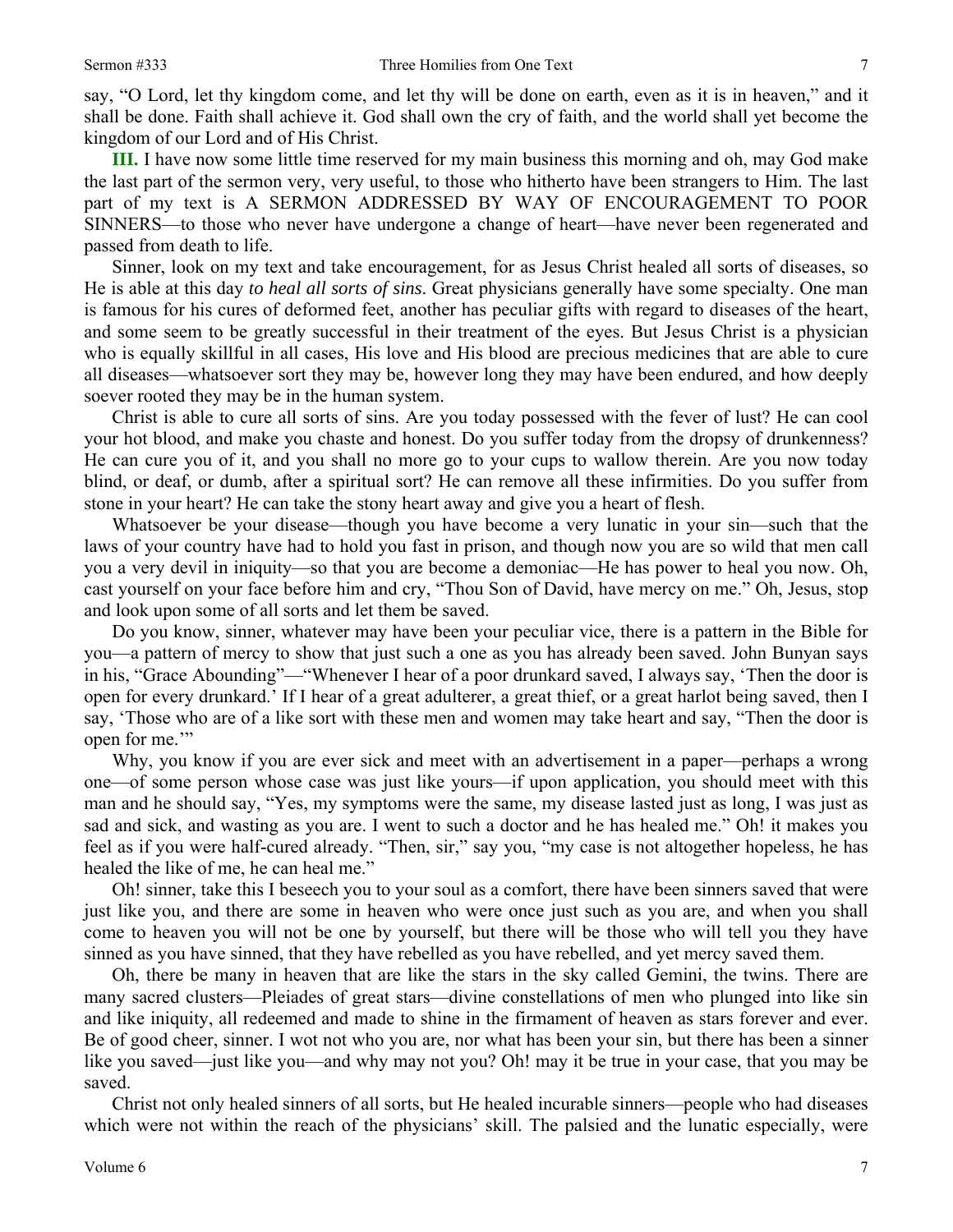considered in the East to be quite beyond all medical power, and it is believed by many eminent commentators that nearly all the diseases which Jesus Christ healed were those which were called the laughter of physicians, because they put all surgical skill, all medical power to scorn. Jesus Christ healed incurable diseases, and He is able to heal even incurable sinners.

"Why," says one, "that is just what I am, I believe I am incurable." There have been many incurables that have been cured here. When I look at my church book and see the story of many, many souls, I cannot help looking upon this Exeter Hall as having been a hospital for incurables.

Why there have been sinners that never entered into a place of worship for five and twenty, thirty, or forty years, swearers, blasphemers, men who had committed every crime in the catalog of iniquity, yet here sovereign grace met with them. They sit here this very day, and if it were the proper time and place, they would stand up and say "That is true, I was one of the incurables, but free, rich grace, renewed my heart and changed my soul."

And now, you incurable soul—you incorrigible dog—you who have gone on so long that friends and companions give you up—there is hope yet, there is hope yet. Yet may you break your fetters—yet live—yet become a Christian, and rejoice with the people of God. Believe on the Lord Jesus Christ and thou shalt be saved.

You remember when Christ died, He told His disciples to preach to all nations beginning at Jerusalem, because there were the biggest sinners in Jerusalem. There were the men there who had pierced His side, they had put that sponge full of vinegar to His lips. "Begin with them," said He, "Begin with them," and so Jesus loves to begin with you.

Believe me, when my Master sends me out fishing, He does not bid me go and fish for minnows, but harpoon you who are like great whales and leviathans in iniquity. Oh, Spirit of God, send in the shaft this morning, and may some incurable soul this day begin to think that if there is mercy for him it is time for him not to despise the mercy, but to turn to God with full purpose of heart. Jesus healed incurable diseases.

Let us proceed to add that Jesus healed diseases from all countries, and so He can heal sinners of all lands. "There followed him great multitudes of people from Galilee, from Decapolis, from Jerusalem, from Judea, and from Jordan." Here are people assembled this morning from all lands. I look about me, and I can very easily discern some score of American brethren from across the sea. A great many, of course, dwell in London, but there is a representation perhaps, here of every county in England, Scotland, Wales, and Ireland—some from all parts—brethren from Germany, some of all people come together here to listen to the Word of God. And be it sweet in your ears, you of many languages and countries, who as yet have never found the Savior, that He is able to save without any distinction of race or clime, or time, or place.

There is one fountain for us all, my brethren, one robe of righteousness, and that too, always of the same fashion for every one of us. There is one precious name at which we all must bow, and one sure salvation upon which we all must build. Oh! that we may all build upon Christ, and all find Jesus precious today!

Have you come from the far West, my brother, and have you never thought of Jesus yet? Oh! think of Him today. Perhaps the Lord brought you across the Atlantic to save you, and He will send you back a new man. Have you come from the busy haunts of New York, where every man is bustling, and seeking to make his own fortune? Mayhap you are come to make your fortune. Perhaps you may this day win the pearl of great price. Oh! I pray God it be so. Lord, hear this prayer, may some soul find Jesus now.

And oh, my farming friend, you have come up today, have you? You came up yesterday to attend your market, and you have come today to listen to the Word. I pray that you may go back to your family with a new heart, and though you used to be a brandy drinker, and often to frighten your poor wife when you came home late, I pray that you may have to say to her, "Blessed be God, I am a new man."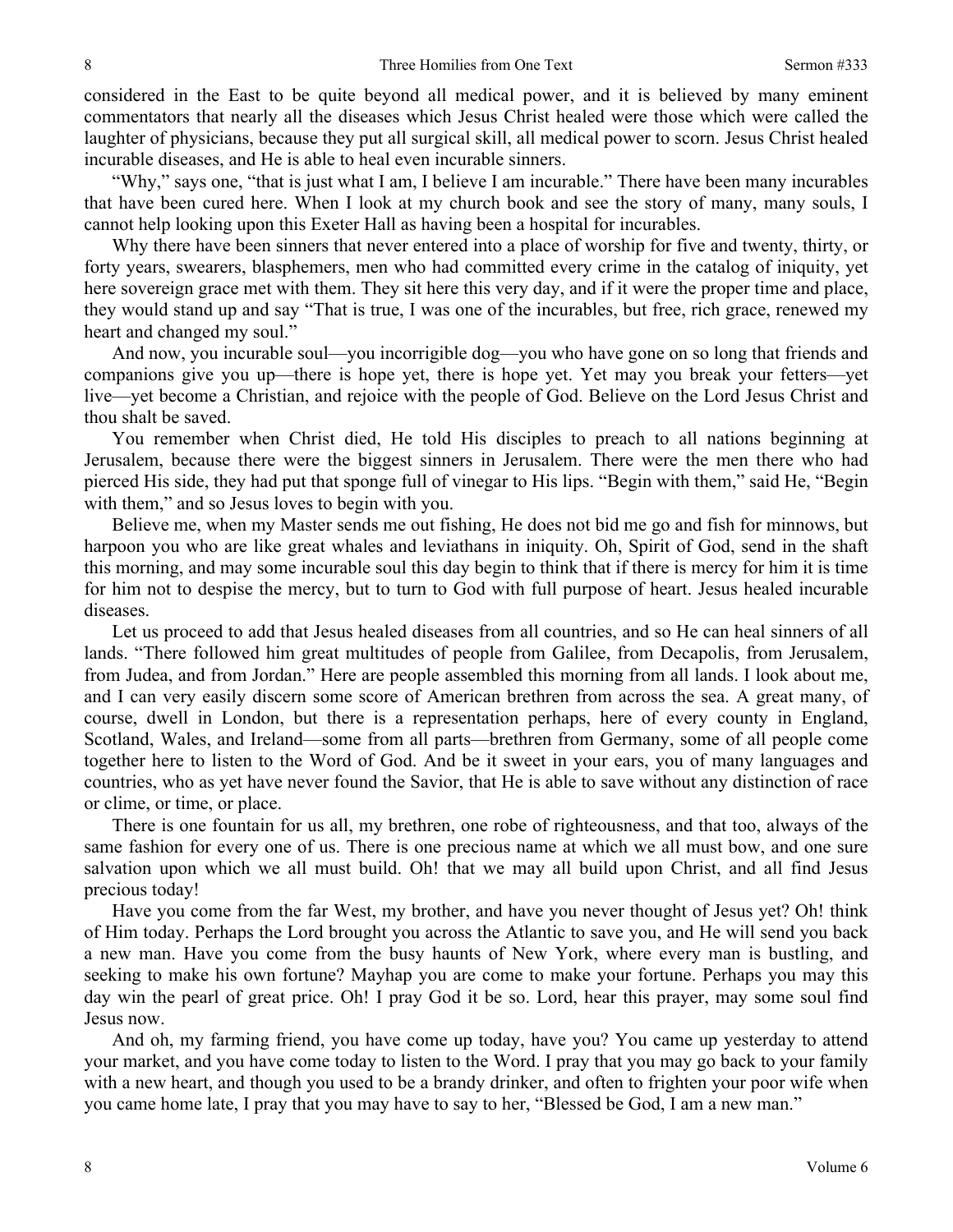I trust it will turn out to be so, and that you will have to say, "It was that Sunday that I spent in that Hall that the Lord came, and though I struggled hard He would have me, though I seem to shut both my eyes and heart against Him, yet in came the Word, and like as a hammer it broke the iron crust of my soul, and then like a fire melted the very vitals of my spirit, till the tears ran down my hardened cheeks." Again, I say, be it so and unto God shall be all the glory.

If you have come from the very end of the earth today, from a land where you have seldom if ever heard the Gospel, oh, that you may hear it now, and like the Ethiopian eunuch go back to tell to others the message which you have heard with your own ears and received in your own heart. Christ knows, then, no distinction between sinners, they may be of every land.

Furthermore, Jesus Christ healed sinners without any limitation in numbers. They brought to Him, as you will perceive, all sorts of sick people, and all manner of diseases. "And there followed him great multitudes." The physician was just as able to heal a thousand as fifty. When the crowd grew and increased till probably they covered acres of ground, He walked in among them, and as the sick lay there the healing virtue never stayed. It was like the widow's oil, it lasted as long as it was wanted. And as many vessels as there were to fill, on flowed the oil and never stayed, till at last the vessels were full of mercy.

So is it today. Here is a crowd gathered together, a great multitude. Christ is as able to save a multitude as to save one. The same word which is blessed to one sinner, may be blessed to fifty sinners. Old Trapp says, "Though there was such a great crowd, we do not find that any one of them kept the other back, and so though there may be as great a multitude as ever coming to Christ, there is plenty of room for them." It is not like a place of worship that is too small, where some must turn away, but here is room enough for all who come, enough for all who seek, enough for all who trust, enough for all who believe. No sinner was ever empty sent back, who came to seek mercy for Jesus Christ's sake.

Upon none of these points must I stay long. Jesus Christ healed all these, but He received nothing for all that He did, except the fame, and the honor, and the gratitude of their loving hearts. So today, poor sinner, Jesus will take nothing at your hands, and it is a mercy for you, for you have nothing to give. If you had to wait for salvation till you could fashion one good work, you would have to wait forever, for when you have brought one that looked like the real silver of good works, you will find it is some poor albata plate, and when you do begin to rub it with a little self-examination, the bare metal will soon appear, and the thin film of silver soon rub away.

I tell you, man, you could never find a good thought that you have ever had that would not be so mixed with sin and infirmity as to take all its goodness away. But Jesus wants nothing from you, He bids you come and welcome. Rutherford says, "All the saints in heaven sit rent free, they never bought their thrones, and they do not pay for them even now."

Poor sinner, I tell you, when you come to Christ, you must come without toll, without let, without hindrance.

> *"All the fitness He requireth, Is to feel your need of Him; This He gives you, 'Tis His Spirit's rising beam."*

He does not ask experience of you—He does not ask grace and fruits of you, He will give you all these for nothing. If you come to Him just as you are, covered with the rags of your sin, ay, and perhaps with rags literally too, He will receive you. Though you have dived into the kennels of sin and vice, and are smothered with the mire of iniquity—He will wash you clean, He will clothe you with the robe of righteousness—He will put away your sins and save your souls. A *gratis* Gospel—a Gospel of grace the Gospel which asks nothing of us but gives all to us. This is the Gospel that I preach now. Look to Jesus and be saved.